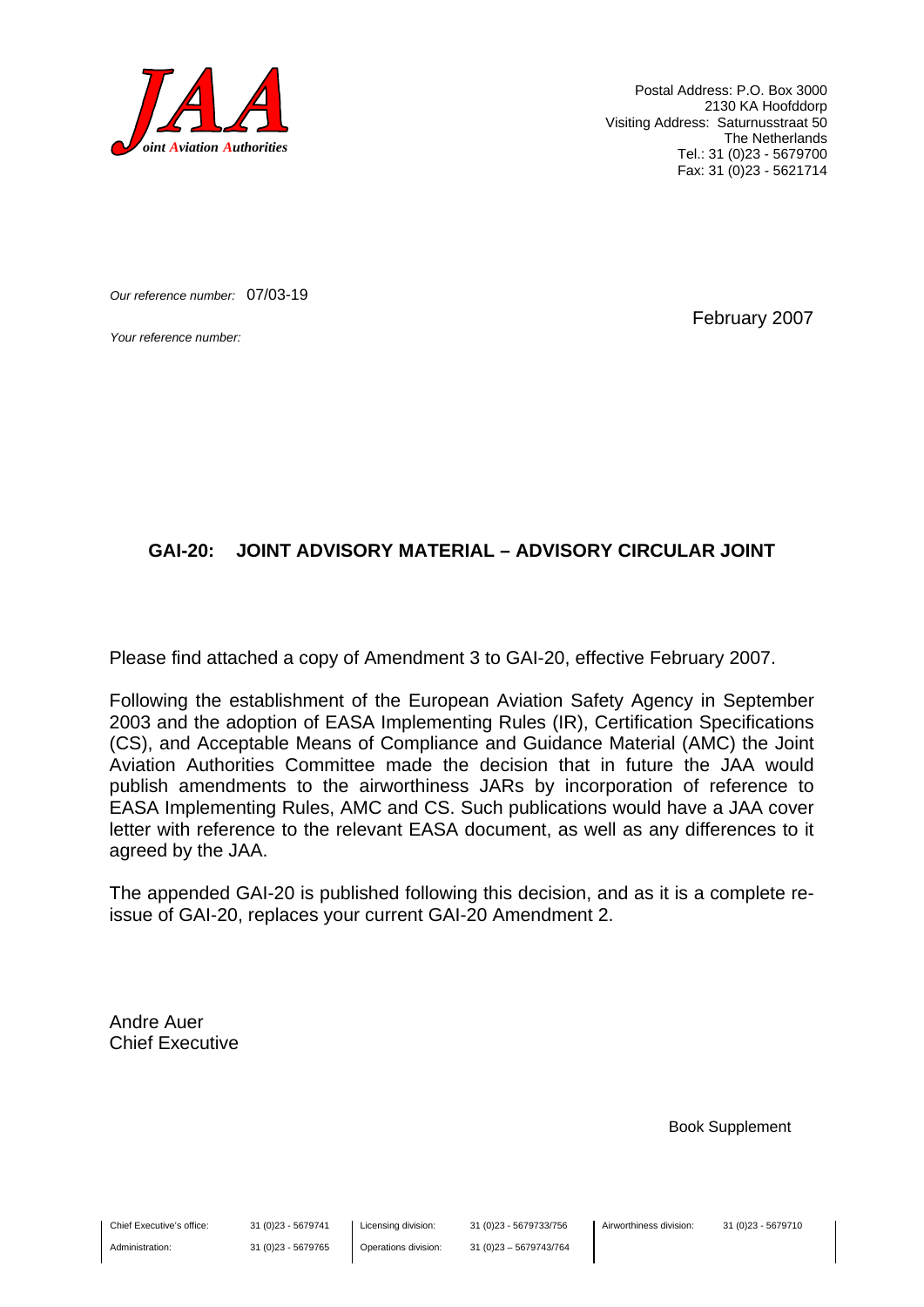# **Joint Aviation Requirements**

### **GAI-20 Advisory Circular Joint**

**Joint Aviation Authorities**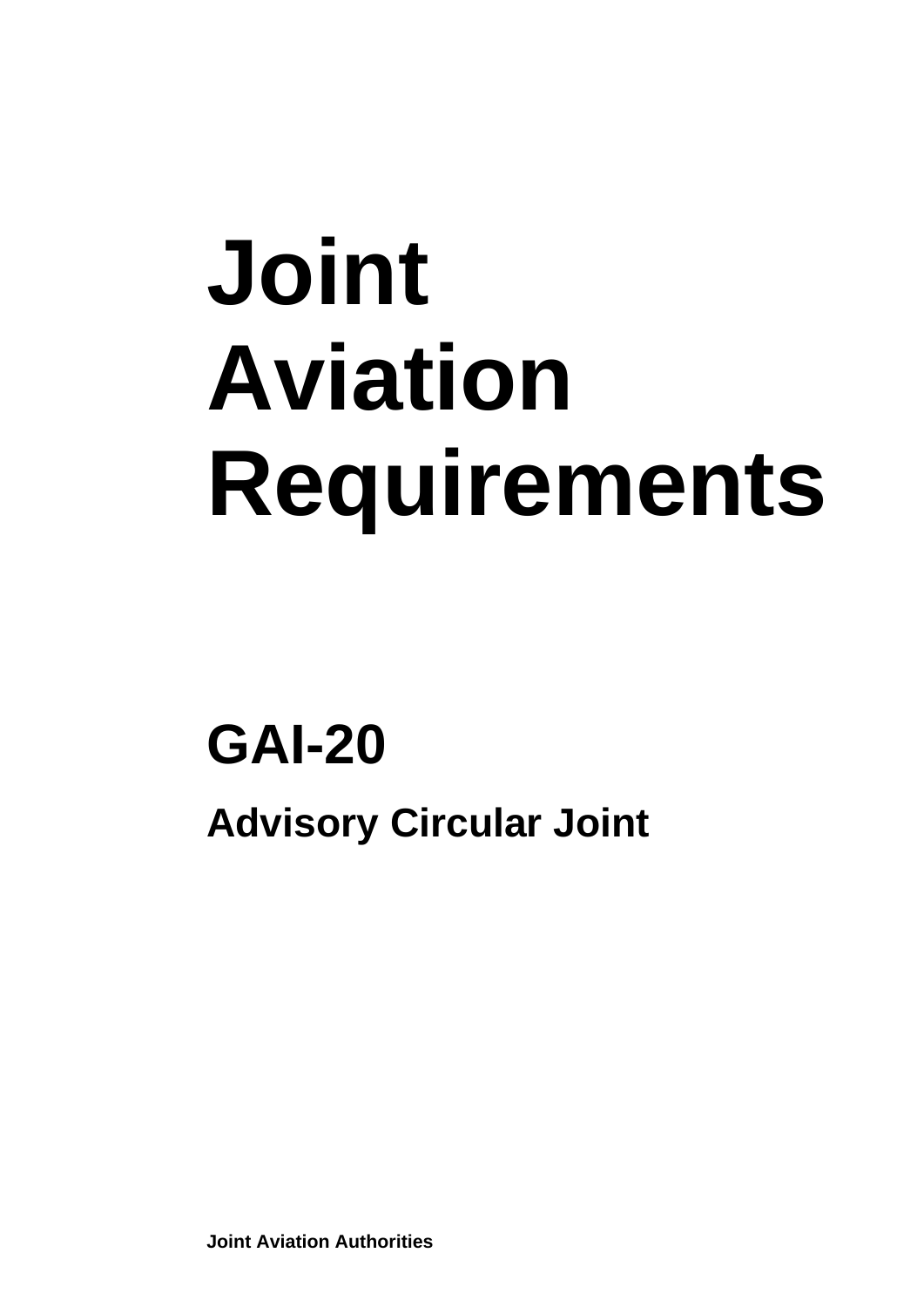# **Joint Aviation Requirements**

### **GAI-20 Advisory Circular Joint**

Amendment 3 February 2007

All rights reserved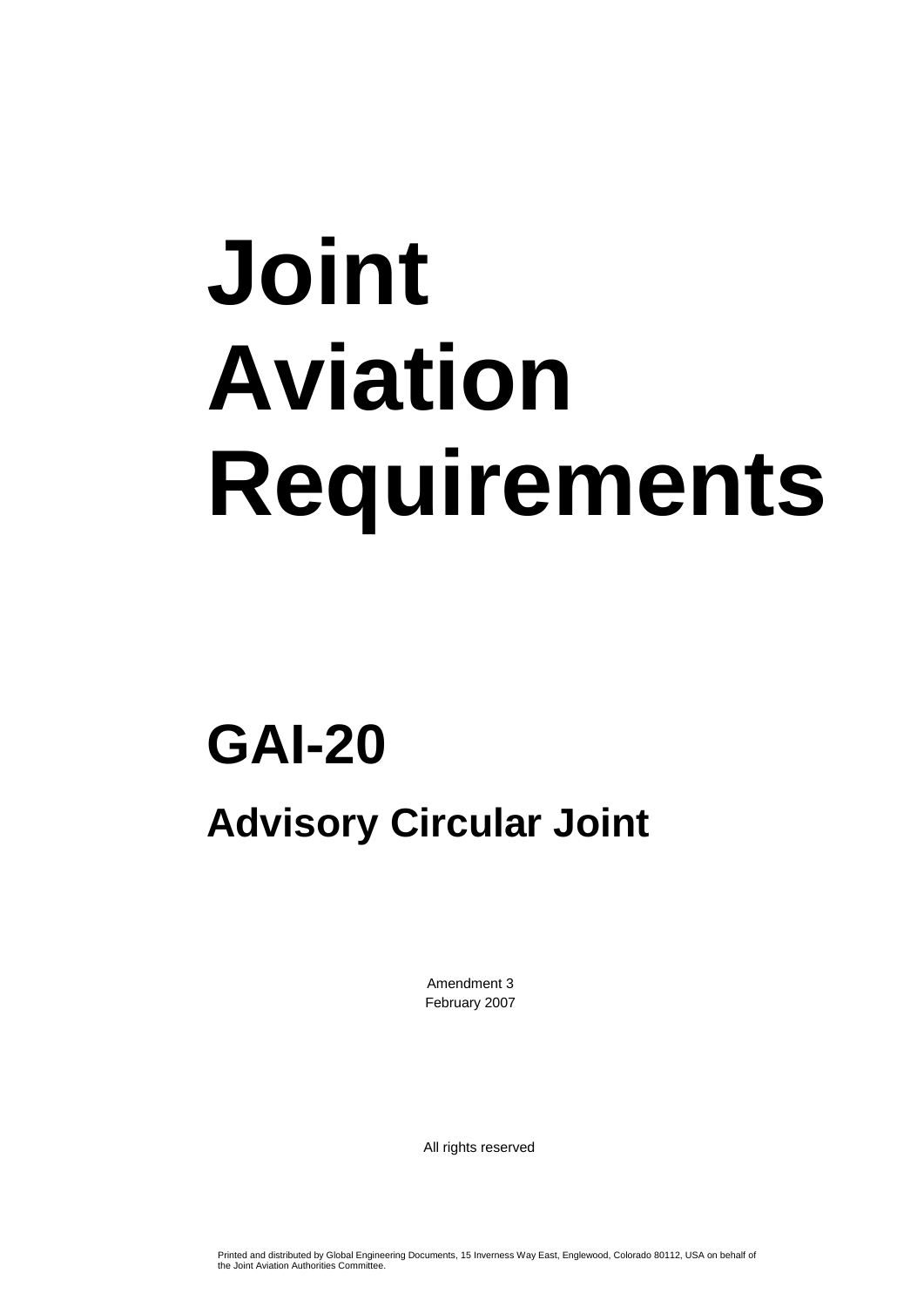The members of the Joint Aviation Authorities Committee are representatives of the Civil Aviation Authorities of the countries that have signed the 'Arrangements Concerning the Development and the Acceptance of Joint Aviation Requirements'. A list of these countries is kept by European Civil Aviation Conference, 3 bis Villa Emile Bergerat, 92522 NEUILLY SUR SEINE Cedex, France.\*

Further printed copies of the Joint Aviation Authorities Documents can be purchased from Global Engineering Documents, whose world wide offices are listed on the JAA website [\(www.jaa.nl](http://www.jaa.nl/)) and Global website ([www.global.ihs.com\).](http://www.global.ihs.com/)

For electronic versions of Joint Aviation Authorities Documents please refer to the website of Information Handling Services (IHS) on [www.ihsaviation.com](http://www.ihsaviation.com/), where you will find information on how to order.

Enquiries regarding the contents should be addressed to Central JAA, Saturnusstraat 50, PO Box 3000, 2130 KA HOOFDDORP, Netherlands (Fax No. (31) 23 5621714).

\* These countries are:

Albania, Armenia, Austria, Belgium, Bosnia & Herzegovina, Bulgaria, Croatia, Cyprus, Czech Republic, Denmark, Estonia, Finland, Former Yugoslav Republic of Macedonia (FYROM), France, Germany, Greece, Hungary, Iceland, Ireland, Italy, Latvia, Lithuania, Luxembourg, Malta, Monaco, Netherlands, Norway, Poland, Portugal, Republic of Moldova, Romania, Serbia & Montenegro, Slovak Republic, Slovenia, Spain, Sweden, Switzerland, Turkey, Ukraine, and United Kingdom.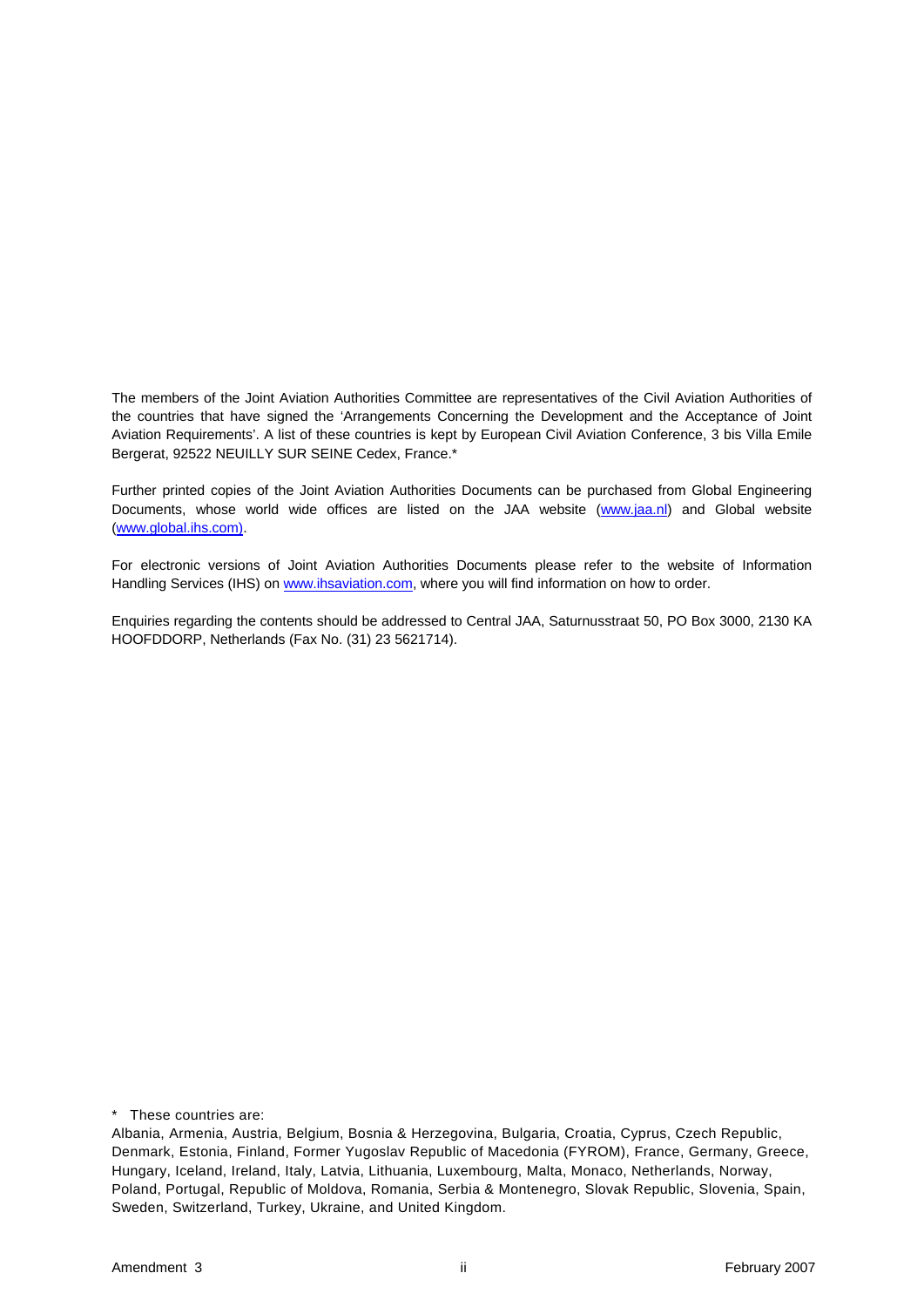GAI-20 consists of the Annex to the EASA Executive Director Decision 2003/12/RM dated 5 November 2003 (also called AMC-20).